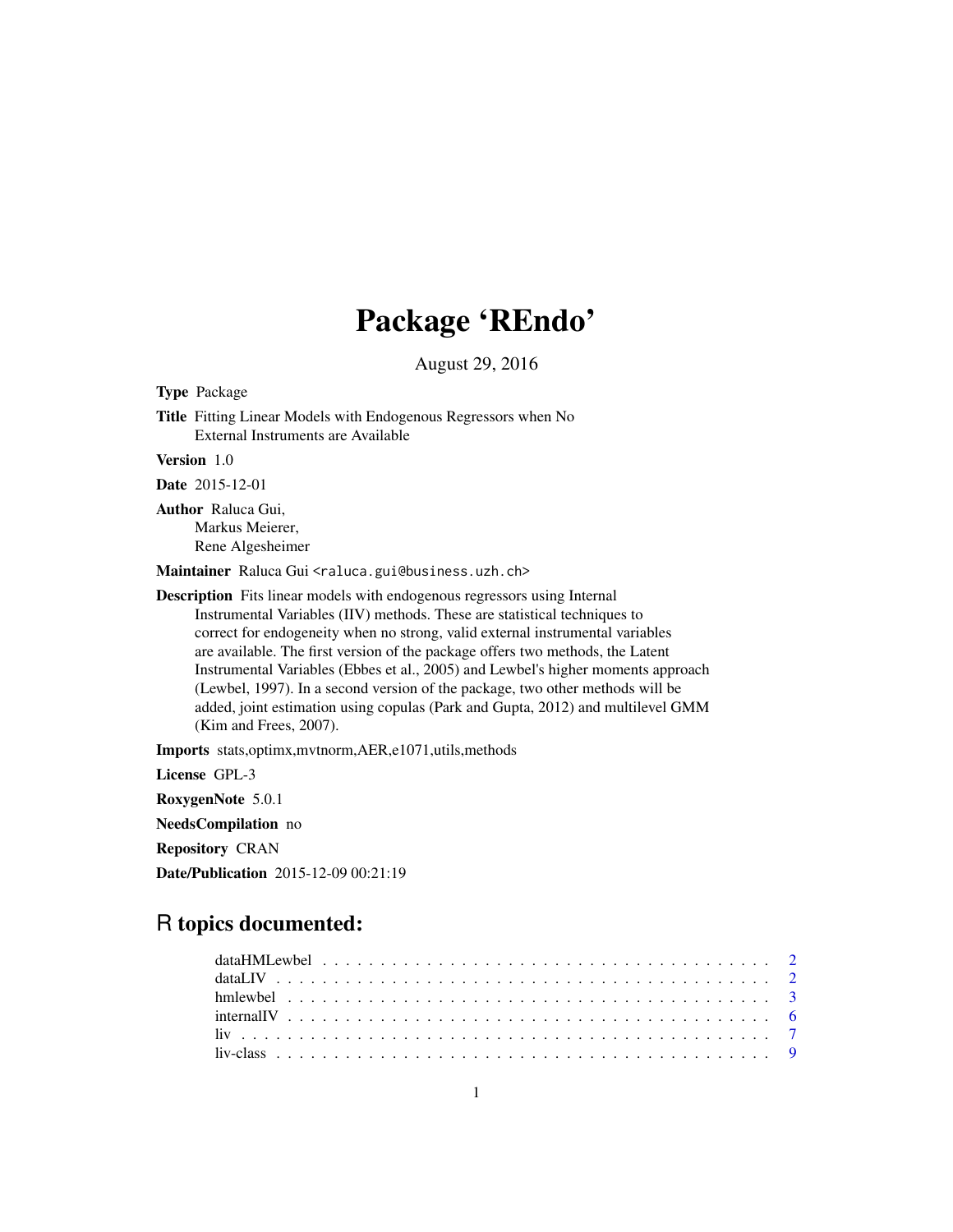# <span id="page-1-0"></span>**Index** [11](#page-10-0)

dataHMLewbel *Simulated Dataset*

# Description

A dataset enclosing a dependent variable, y, two exogenous regressors, X1 and X2 and one endogenous variable, P. The endogenous regressor has to have a non-normal distribution for identification. The model is:

 $y = b0 + b1 * X1 + b2 * X2 + a1 * P + epsilon$ 

True parameter values are  $b0 = 2$ ,  $b1 = 1.5$ ,  $b2 = -3$ ,  $a1 = -1$ .

# Usage

data("dataHMLewbel")

# Format

A data frame with 2500 observations on the following 4 variables.

y a numeric vector representing the dependent variable.

X1 a numeric vector, normally distributed and exogenous.

X2 a numeric vector, normally distributed and exogenous.

P a numeric vector, representing an endogenous regressor.

# See Also

[hmlewbel](#page-2-1)

dataLIV *Simulated Dataset*

# Description

A dataset with one endogenous, discrete regressor used for exemplifying the use of the Latent Instrumental Variable function [liv](#page-6-1).

# Usage

data("dataLIV")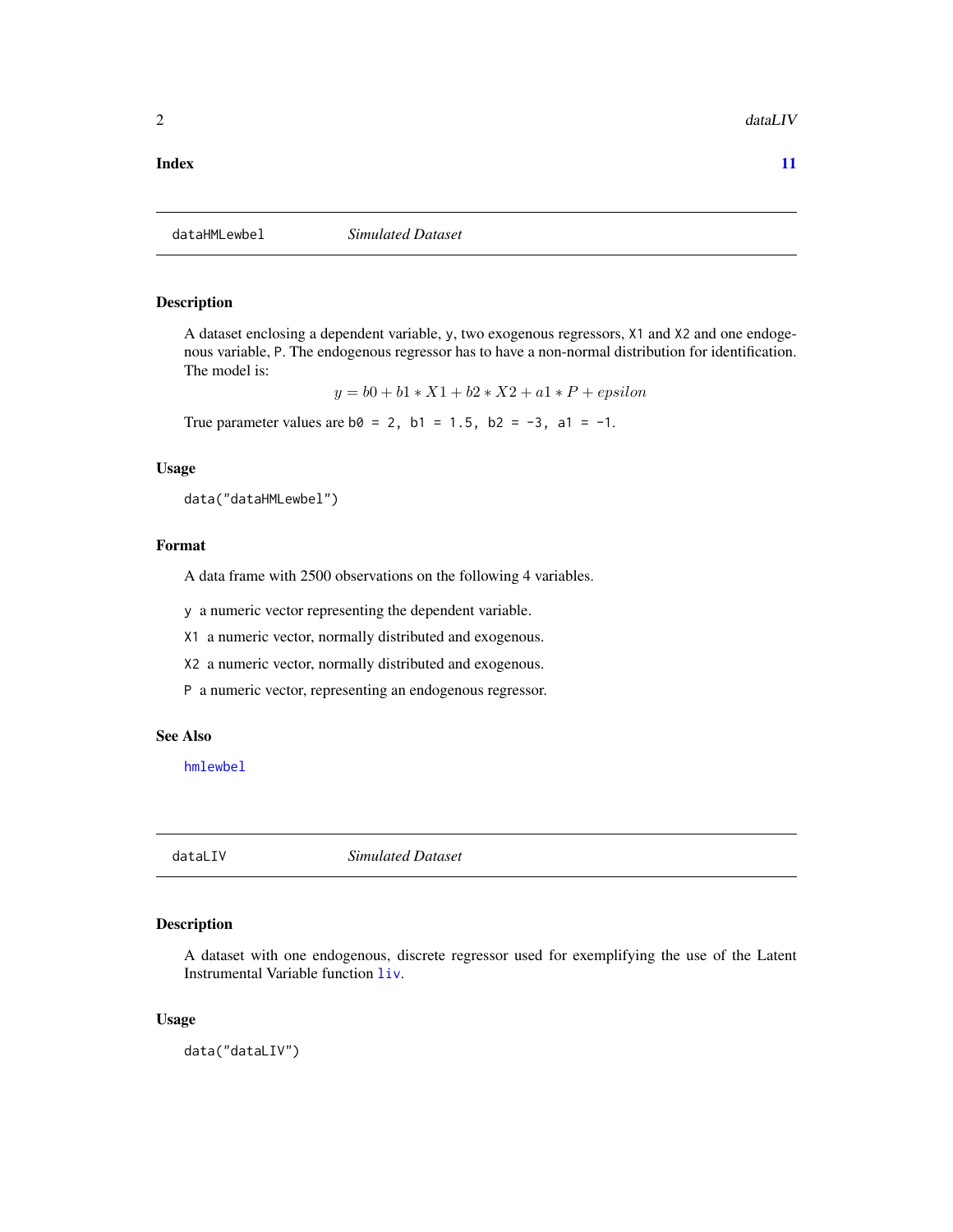# <span id="page-2-0"></span>hmlewbel 3

# Format

A data frame with 2500 observations on the following 3 variables.

y a numeric vector representing the dependent variable.

P a numeric vector representing a discrete and endogenous regressor.

Z a numeric vector representing the discrete, latent IV used to build P.

# Details

The dataset was modeled according to the following equations:

$$
P = g0 * Z + nu
$$

$$
y = b0 + a1 \cdot P + epsilon
$$

where  $g0 = 2$ ,  $b0 = 3$  and  $a1 = -1$ .

# See Also

[liv](#page-6-1)

<span id="page-2-1"></span>

| hmlewbel | Fitting Linear Models with Endogenous Regressors using Lewbel's |
|----------|-----------------------------------------------------------------|
|          | Higher Moments Approach                                         |

# Description

Fits linear models with one endogenous regressor using internal instruments built using the approach described in Lewbel A. (1997). This is a statistical technique to address the endogeneity problem where no external instrumental variables are needed. The implementation allows the incorporation of external instruments if available. An important assumption for identification is that the endogenous variable has a skewed distribution.

# Usage

```
hmlewbel(y, X, P, G = c("x2", "x3", "lnx", "1/x"), IIV = c("g", "gp", "gy",
  "yp", "p2", "y2"), EIV = NULL, data = NULL)
```
# Arguments

|              | the vector or matrix containing the dependent variable.                                                                                                                                                    |
|--------------|------------------------------------------------------------------------------------------------------------------------------------------------------------------------------------------------------------|
| $\mathsf{X}$ | the data frame or matrix containing the exogenous regressors of the model.                                                                                                                                 |
| -P           | the endogenous variables of the model as columns of a matrix or dataframe.                                                                                                                                 |
| G            | the functional form of G. It can take four values, x2, x3, lnx or 1/x. The last two<br>forms are conditional on the values of the exogenous variables: greater than 1<br>or different from 0 respectively. |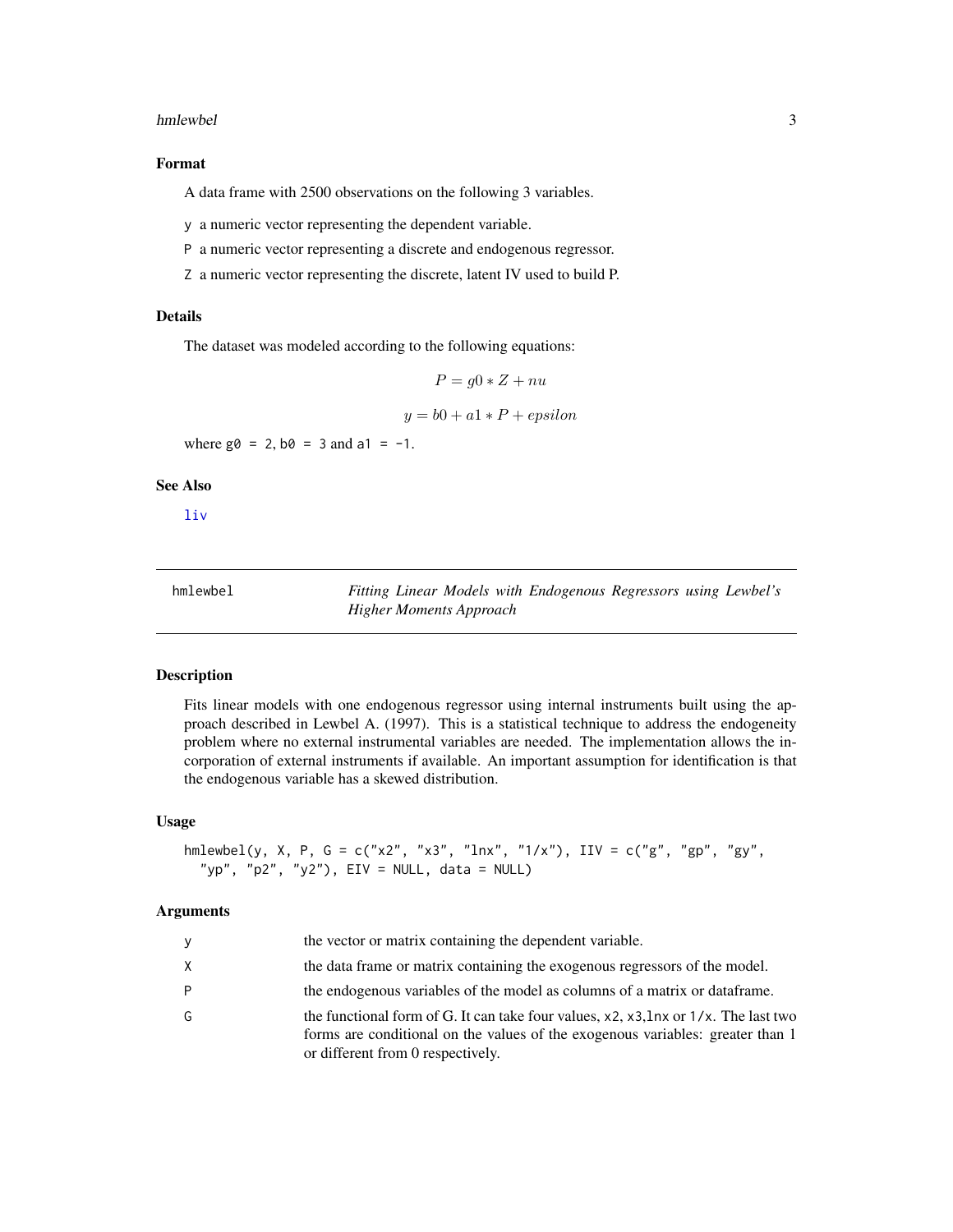| <b>TTV</b> | stands for "internal instrumental variable". It can take six values: g, gp, gy, yp, p2<br>or y2. Tells the function which internal instruments to be constructed from the |
|------------|---------------------------------------------------------------------------------------------------------------------------------------------------------------------------|
|            | data. See "Details" for further explanations.                                                                                                                             |
| FTV        | stands for "external instrumental variable". It is an optional argument that lets<br>the user specify any external variable(s) to be used as instrument(s).               |
| data       | optional data frame or list containing the variables in the model.                                                                                                        |

# Details

Consider the model below:

$$
Y_t = \beta_0 + \gamma^{'} X_t + \alpha P_t + \epsilon_t \quad (1)
$$

$$
P_t = Z_t + \nu_t \quad (2)
$$

The observed data consist of  $Y_t$ ,  $X_t$  and  $P_t$ , while  $Z_t$ ,  $\epsilon_t$ , and  $\nu_t$  are unobserved. The endogeneity problem arises from the correlation of  $P_t$  with the structural error,  $\epsilon_t$ , since  $E(\epsilon \nu) \neq 0$ . The requirement for the structural and measurement error is to have mean zero, but no restriction is imposed on their distribution.

Let  $\overline{S}$  be the sample mean of a variable  $S_t$  and  $G_t = G(X_t)$  for any given function G that has finite third own and cross moments. Lewbel(1997) proves that the following instruments can be constructed and used with 2SLS to obtain consistent estimates:

$$
q_{1t} = (G_t - \bar{G}) \qquad (3a)
$$
  
\n
$$
q_{2t} = (G_t - \bar{G})(P_t - \bar{P}) \quad (3b)
$$
  
\n
$$
q_{3t} = (G_t - \bar{G})(Y_t - \bar{Y}) \quad (3c)
$$
  
\n
$$
q_{4t} = (Y_t - \bar{Y})(P_t - \bar{P}) \quad (3d)
$$
  
\n
$$
q_{5t} = (P_t - \bar{P})^2 \quad (3e)
$$
  
\n
$$
q_{6t} = (Y_t - \bar{Y})^2 \quad (3f)
$$

Instruments in equations 3e and 3f can be used only when the measurement and the structural errors are symmetrically distributed. Otherwise, the use of the instruments does not require any distributional assumptions for the errors. Given that the regressors  $G(X) = X$  are included as instruments,  $G(X)$  should not be linear in X in equation 3a.

Let small letter denote deviation from the sample mean:  $s_i = S_i - \overline{S}$ . Then, using as instruments the variables presented in equations 3 together with 1 and  $X_t$ , the two-stage-least-squares estimation will provide consistent estimates for the parameters in equation 1 under the assumptions exposed in Lewbel(1997).

### Value

Returns an object of class ivreg, with the following components:

| coefficients | parameters estimates.                      |
|--------------|--------------------------------------------|
| residulas    | a vector of residuals.                     |
|              | fitted.values a vector of predicted means. |
| n            | number of observations.                    |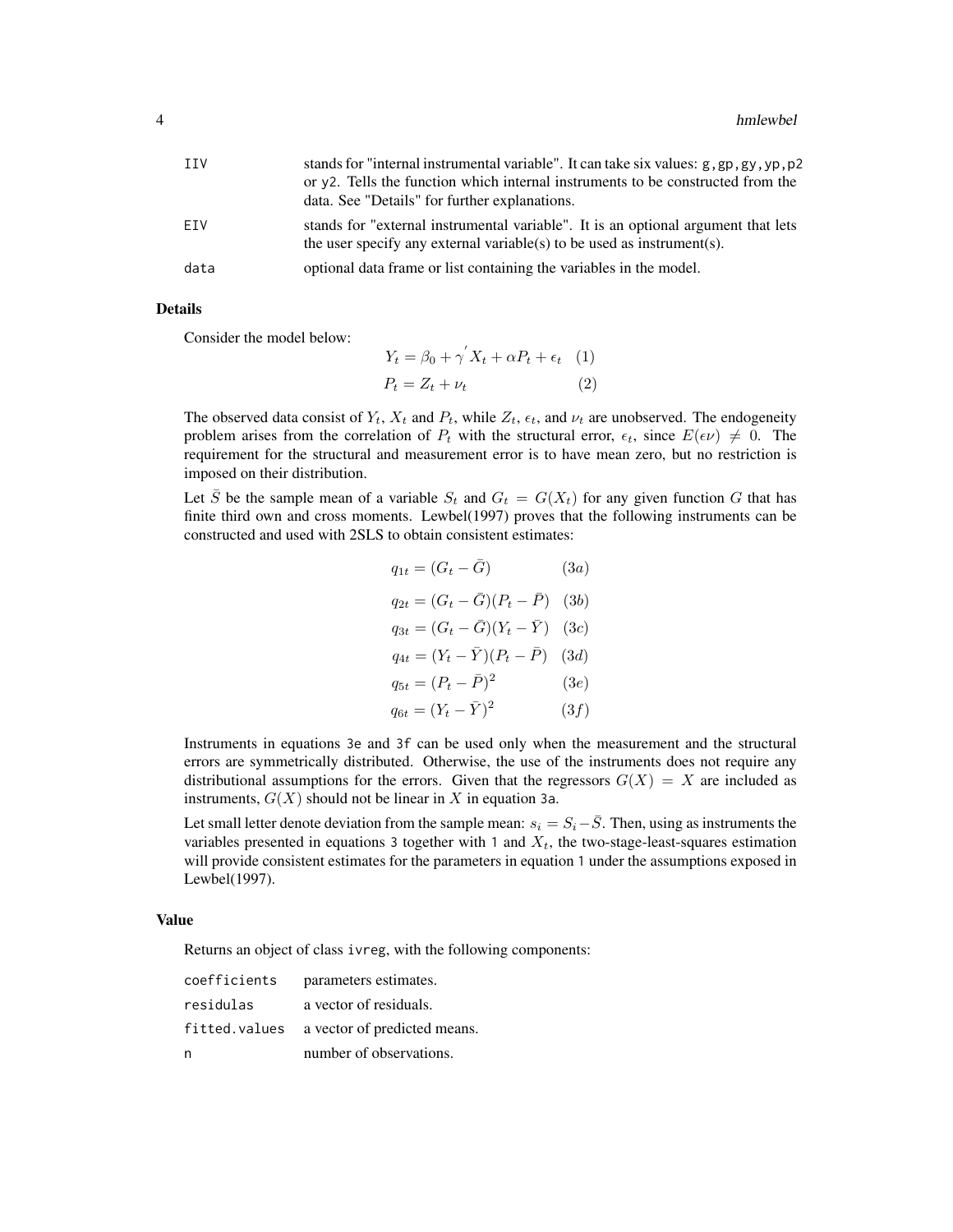# <span id="page-4-0"></span>hmlewbel 55

| df.residual  | residual degrees of freedom for the fitted model.                                                                                                                                                                     |
|--------------|-----------------------------------------------------------------------------------------------------------------------------------------------------------------------------------------------------------------------|
| cov.unscaled | unscaled covariance matrix for coefficients.                                                                                                                                                                          |
| sigma        | residual standard error.                                                                                                                                                                                              |
| call         | the original function call.                                                                                                                                                                                           |
| formula      | the model formula.                                                                                                                                                                                                    |
| terms        | a list with elements "regressors" and "instruments" containing the terms objects<br>for the respective components.                                                                                                    |
| levels       | levels of the categorical regressors.                                                                                                                                                                                 |
| contrasts    | the contrasts used foe categorical regressors.                                                                                                                                                                        |
| X            | a list with elements "regressors", "instruments", "projected", containing the model<br>matrices from the respective components. "projected" is the matrix of regressors<br>projected on the image of the instruments. |

# Author(s)

The implementation of the model formula by Raluca Gui based on the paper of Lewbel (1997).

# References

Lewbel, A. (1997). Constructing Instruments for Regressions with Measurement Error when No Additional Data Are Available, with An Application to Patents and R&D. *Econometrica*, 65(5), 1201-1213.

# See Also

[internalIV](#page-5-1), [ivreg](#page-0-0), [liv](#page-6-1)

# Examples

```
#load data
data(dataHMLewbel)
y <- dataHMLewbel$y
X <- cbind(dataHMLewbel$X1,dataHMLewbel$X2)
colnames(X) <- c("X1","X2")
P <- dataHMLewbel$P
# call hmlewbel with internal instrument yp = (Y - mean(Y))(P - mean(P))
hmlewbel(y, X, P, G = "x2", III = "yp")# build an additional instrument p2 = (P - mean(P))^2 using the internalIV() function
eiv \le internalIV(y, X, P, G="x2", IIV = "p2")
# use the additional variable as external instrument in hmlewbel()
h \le -hmlewbel(y, X, P, G = "x2", IIV = "yp", EIV=eiv)h$coefficients
# get the robust standard errors using robust.se() function from package ivpack
# library(ivpack)
```

```
# sder <- robust.se(h)
```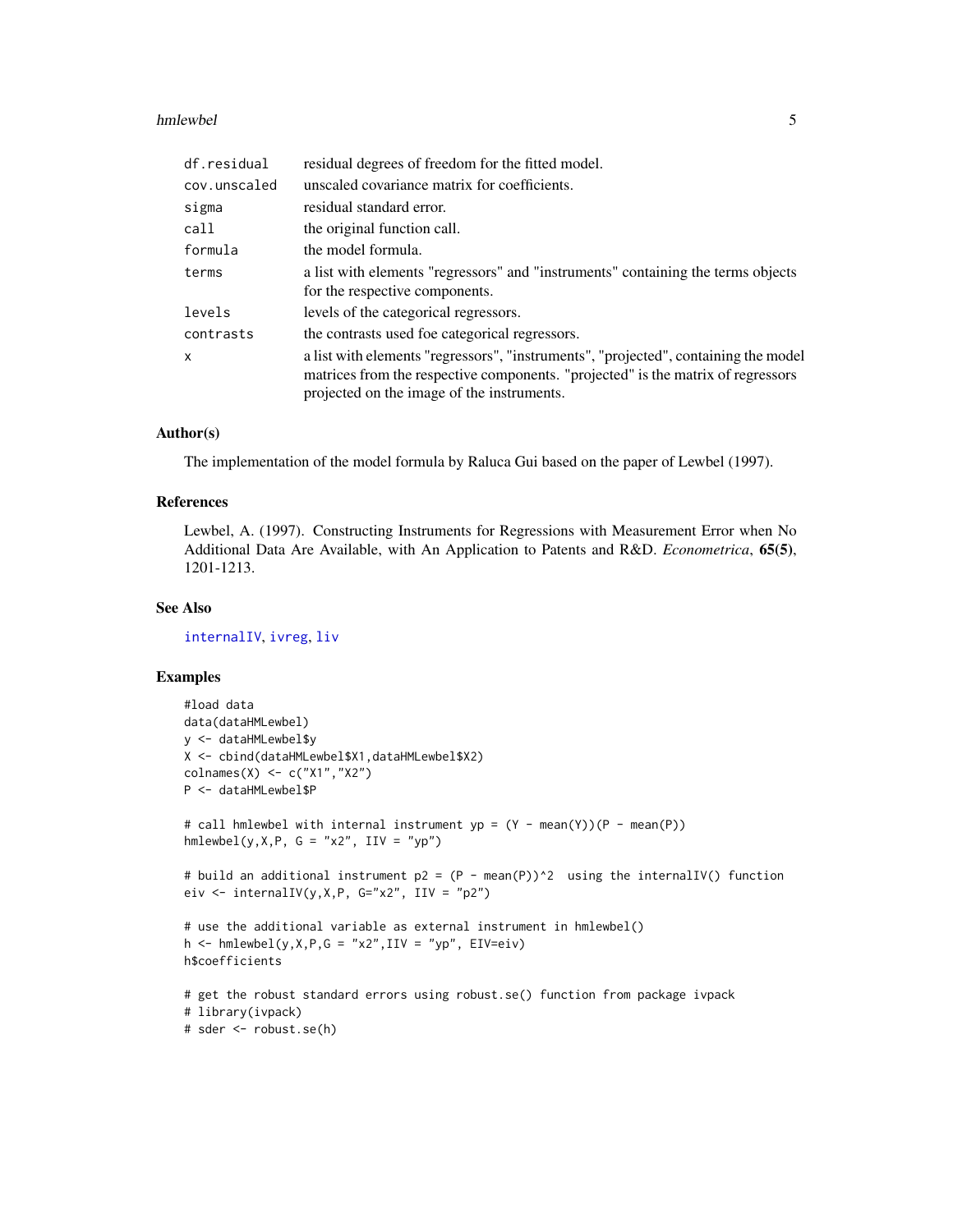<span id="page-5-1"></span><span id="page-5-0"></span>

# Description

The function can be used to construct additional instruments to be supplied to [hmlewbel](#page-2-1) as additional instruments in the "EIV" argument.

# Usage

```
intervalIV(y, X, P, G = c("x2", "x3", "lnx", "1/x"), IIV = c("g", "gp","gy", "yp", "p2", "y2"), data = NULL)
```
# Arguments

| y            | the vector or matrix containing the dependent variable.                                                                                                                                                                   |
|--------------|---------------------------------------------------------------------------------------------------------------------------------------------------------------------------------------------------------------------------|
| $\mathsf{X}$ | the data frame or matrix containing the exogenous regressors of the model.                                                                                                                                                |
| P            | the endogenous variables of the model as columns of a matrix or dataframe.                                                                                                                                                |
| G            | the functional form of G. It can take four values, $x^2$ , $x^3$ , $\ln x$ or $1/x$ . The last two<br>forms are conditional on the values of the exogenous variables: greater than 0<br>or different from 0 respectively. |
| <b>TTV</b>   | the internal instrumental variable to be constructed. It can take six values,<br>"g", "gp", "gy", "yp", "p2"or"y2". See the "Details" section of hmlewbel for<br>a description of the internal instruments.               |
| data         | optional data frame or list containing the variables in the model.                                                                                                                                                        |

# Value

Returns a vector/matrix constructed from the data whcih can be used as instrumental variable either in [hmlewbel](#page-2-1) or in any other function/algorithm making use of instruments.

# References

Lewbel, A. (1997). "Lewbel, A. (1997). 'Constructing Instruments for Regressions with Measurement Error when No Additional Data Are Available, with An Application to Patents and R&D'. Econometrica, 65(5), 1201-1213."

# See Also

[hmlewbel](#page-2-1)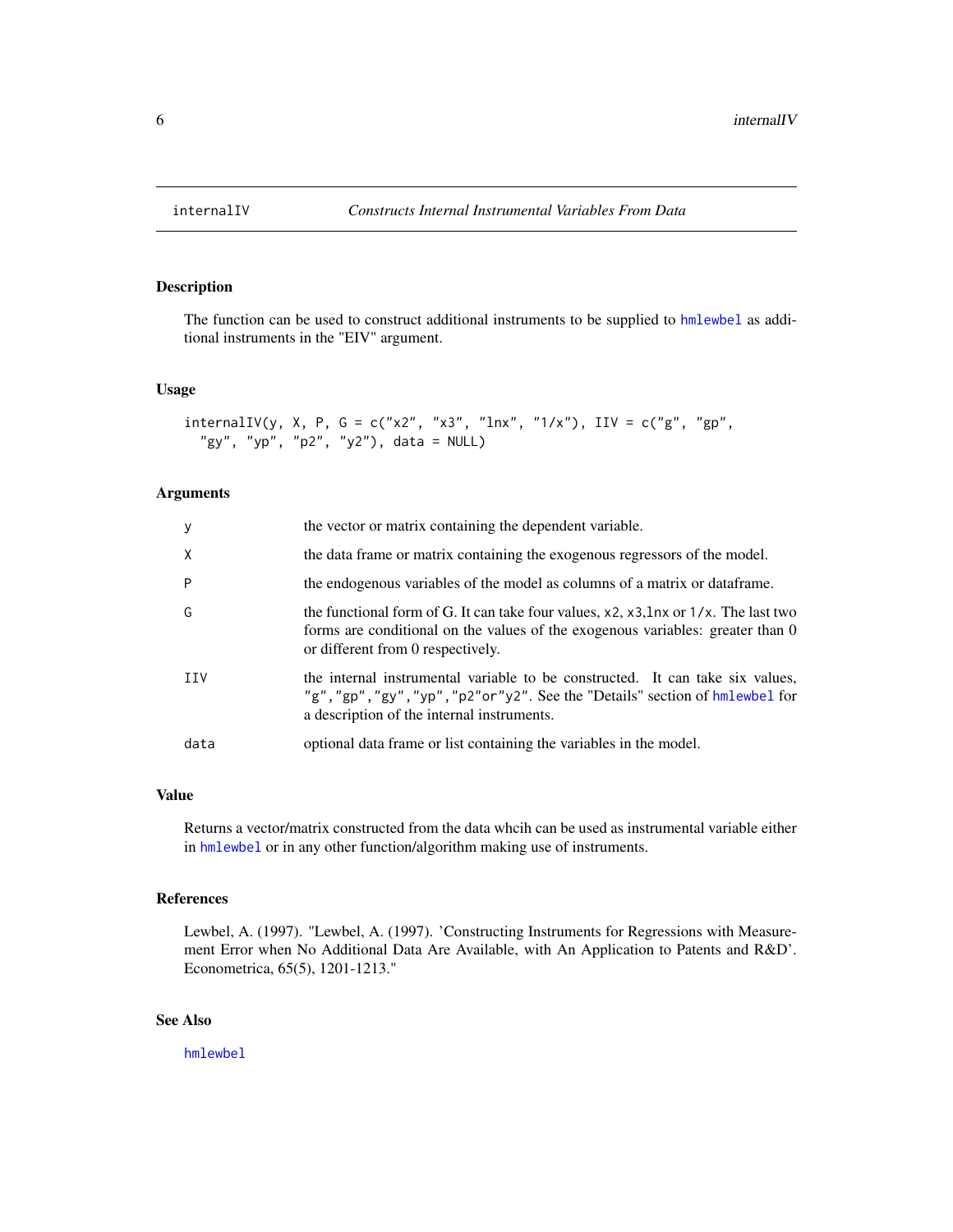# Examples

```
# load data
data(dataHMLewbel)
y <- dataHMLewbel$y
X <- cbind(dataHMLewbel$X1,dataHMLewbel$X2)
colnames(X) <- c("X1","X2")
P <- dataHMLewbel$P
# build an instrument gp = (G - mean(G))(P - mean(P)) using the internalIV() function
# with G = "x3" meaning G(X) = X^3eiv \le internalIV(y, X, P, G ="x3", IIV = "gp")
```
<span id="page-6-1"></span>liv *Fitting Linear Models with one Endogenous Regressor using Latent Instrumental Variables*

# Description

Fits linear models with one endogenous regressor and no additional explanatory variables using the latent instrumental variable approach presented in Ebbes,P., Wedel,M., B\"ockenholt, U., and Steerneman, A. G. M. (2005). This is a statistical technique to address the endogeneity problem where no external instrumental variables are needed. The important assumption of the model is that the latent variables are discrete with at least two groups with different means and the structural error is normally distributed.

# Usage

liv(formula, param = NULL, data = NULL)

# Arguments

| formula      | an object of type 'formula': a symbolic description of the model to be fitted. Ex-<br>ample var1 $\sim$ var2, where var1 is a vector containing the dependent variable,<br>while var2 is a vector containing the endogenous variable.                                                                                                                                                                                                                                                                                                                                                                                                                                                                                                                                                               |
|--------------|-----------------------------------------------------------------------------------------------------------------------------------------------------------------------------------------------------------------------------------------------------------------------------------------------------------------------------------------------------------------------------------------------------------------------------------------------------------------------------------------------------------------------------------------------------------------------------------------------------------------------------------------------------------------------------------------------------------------------------------------------------------------------------------------------------|
| param        | a vector of initial values for the parameters of the model to be supplied to the<br>optimization algorithm. In any model there are eight parameters. The first<br>parameter is the intercept, then the coefficient of the endogenous variable fol-<br>lowed by the means of the two groups of the latent IV (they need to be differ-<br>ent, otherwise model is not identified), then the next three parameters are for<br>the variance-covariance matrix. The last parameter is the probability of being<br>in group 1. When not provided, initial paramameters values are set equal to<br>the OLS coefficients, the two group means are set to be equal to mean (P) and<br>mean(P) + $sd(P)$ , the variance-covariance matrix has all elements equal to 1<br>while probet is set to equal $0.5$ . |
| المنابط والم | and and date from a and he associated to a discussion of the madel.                                                                                                                                                                                                                                                                                                                                                                                                                                                                                                                                                                                                                                                                                                                                 |

<span id="page-6-0"></span>liv 7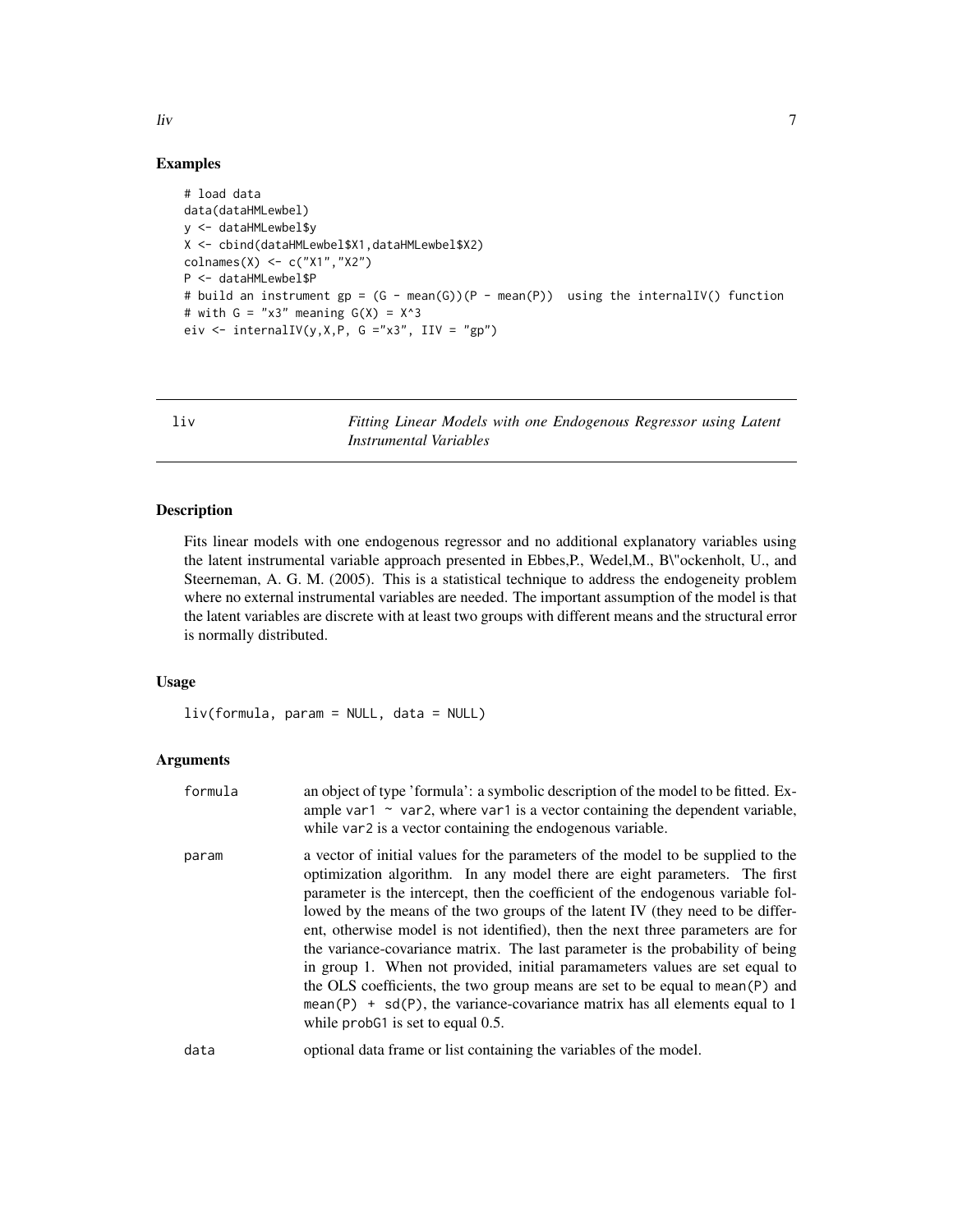# Details

Let's consider the model:

$$
Y_t = \beta_0 + \alpha P_t + \epsilon_t
$$

$$
P_t = \pi^{'} Z_t + \nu_t
$$

where  $t = 1, \ldots, T$  indexes either time or cross-sectional units,  $Y_t$  is the dependent variable,  $P_t$ is a k  $\times$  1 continuous, endogenous regressor,  $\epsilon_t$  is a structural error term with mean zero and  $E(\epsilon^2) = \sigma_{\epsilon}^2$ ,  $\alpha$  and  $\beta$  are model parameters.  $Z_t$  is a 1 x 1 vector of instruments, and  $\nu_t$  is a random error with mean zero and  $E(\nu^2) = \sigma_{\nu}^2$ . The endogeneity problem arises from the correlation of P and  $\epsilon_t$  through  $E(\epsilon \nu) = \sigma_{\epsilon \nu}$ .

LIV considers  $Z_t'$  to be a latent, discrete, exogenous variable with an unknown number of groups m and  $\pi$  is a vector of group means. It is assumed that Z is independent of the error terms  $\epsilon$  and  $\nu$  and that it has at least two groups with different means. The structural and random errors are considered normally distributed with mean zero and variance-covariance matrix  $\Sigma$ :

$$
\Sigma = \left(\begin{array}{cc} \sigma_{\epsilon}^2 & \sigma_{\epsilon\nu} \\ \sigma_{\epsilon\nu} & \sigma_{\nu}^2 \end{array}\right)
$$

The identification of the model lies in the assumption of the non-normality of  $P_t$ , the discreteness of the unobserved instruments and the existence of at least two groups with different means.

The method has been programmed such that the latent variable has two groups. Ebbes et al.(2005) show in a Monte Carlo experiement that even if the true number of the categories of the instrument is larger than two, LIV estimates are approximately consistent. Besides, overfitting in terms of the number of groups/categories reduces the degrees of freedom and leads to efficiency loss. When provided by the user, the initial parameter values for the two group means have to be different, otherwise the model is not identified. For a model with additonal explanatory variables a Bayesian approach is needed, since in a frequentist approach identification issues appear. The optimization algorithm used is BFGS.

# Value

Returns the optimal values of the parameters as computed by maximum likelihood using BFGS algorithm.

| coefficients | returns the value of the parameters for the intercept and the endogenous regres-<br>sor as computed with maximum likelihood.                                                                                                             |
|--------------|------------------------------------------------------------------------------------------------------------------------------------------------------------------------------------------------------------------------------------------|
| means        | returns the value of the parameters for the means of the two categories/groups<br>of the latent instrumental variable.                                                                                                                   |
| sigma        | returns the variance-covariance matrix sigma, where on the main diagonal are<br>the variances of the structural error and that of the endogenous regressor and the<br>off-diagonal terms are equal to the covariance between the errors. |
| probG1       | returns the probability of being in group one. Since the model assumes that the<br>latent instrumental variable has two groups, 1-probG1 gives the probability of<br>$group 2$ .                                                         |
| value        | the value of the log-likelihood function corresponding to the optimal parameters.                                                                                                                                                        |
| convcode     | an integer code, the same as the output returned by optime. O indicates success-<br>ful completion. A possible error code is 1 which indicates that the iteration limit<br>maxit had been reached.                                       |
| hessian      | a symmetric matrix giving an estimate of the Hessian at the solution found.                                                                                                                                                              |
|              |                                                                                                                                                                                                                                          |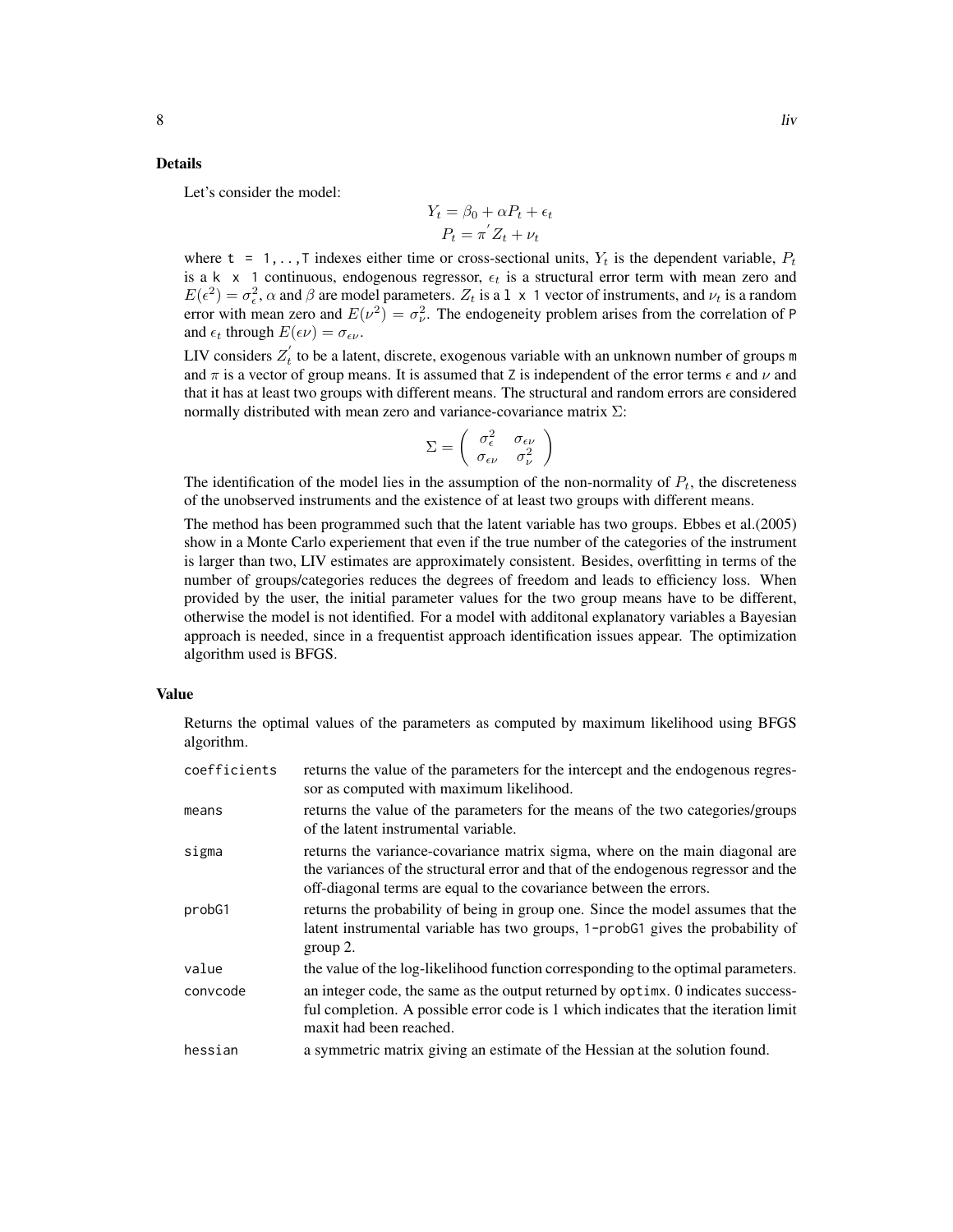# <span id="page-8-0"></span>liv-class 9

# Author(s)

The implementation of the model formula by Raluca Gui based on the paper of Ebbes et al. (2005).

# **References**

Ebbes, P., Wedel,M., B\"ockenholt, U., and Steerneman, A. G. M. (2005). 'Solving and Testing for Regressor-Error (in)Dependence When no Instrumental Variables are Available: With New Evidence for the Effect of Education on Income'. *Quantitative Marketing and Economics*, 3:365–392.

# Examples

```
# load data
data(dataLIV)
y <- dataLIV$y
P <- dataLIV$P
# function call without any initial parameter values
l \le -\text{liv}(y \sim P)summary(l)
# function call with initial parameter values given by the user
11 \leftarrow \text{liv}(y \sim P, \text{c}(2.9, -0.85, 0, 0.1, 1, 1, 1, 0.5))summary(l1)
```
liv-class *liv S4 Object*

### Description

This class is used to store and further analyze the results of the liv function

# **Slots**

formula returns an object of type 'formula' as used in the call of the function. Example var1  $\sim$  var2. coefficients model's coefficients

seCoefficients the standard errors of the coefficients

groupMeans the coefficients of the means of the two groups considered to build the latent IV.

seMeans the standard errors of the groups means coefficients.

sigma the coefficients of the variance -covariance matrix.

probG1 the coefficient of the probability of group 1.

seProbG1 the standard error of the coefcients of probability of group 1.

initValues the initial parameter values.

value the value of the log=likelihood function computed at the optimal parameter values.

convCode the converge code.

hessian the hessian matrix.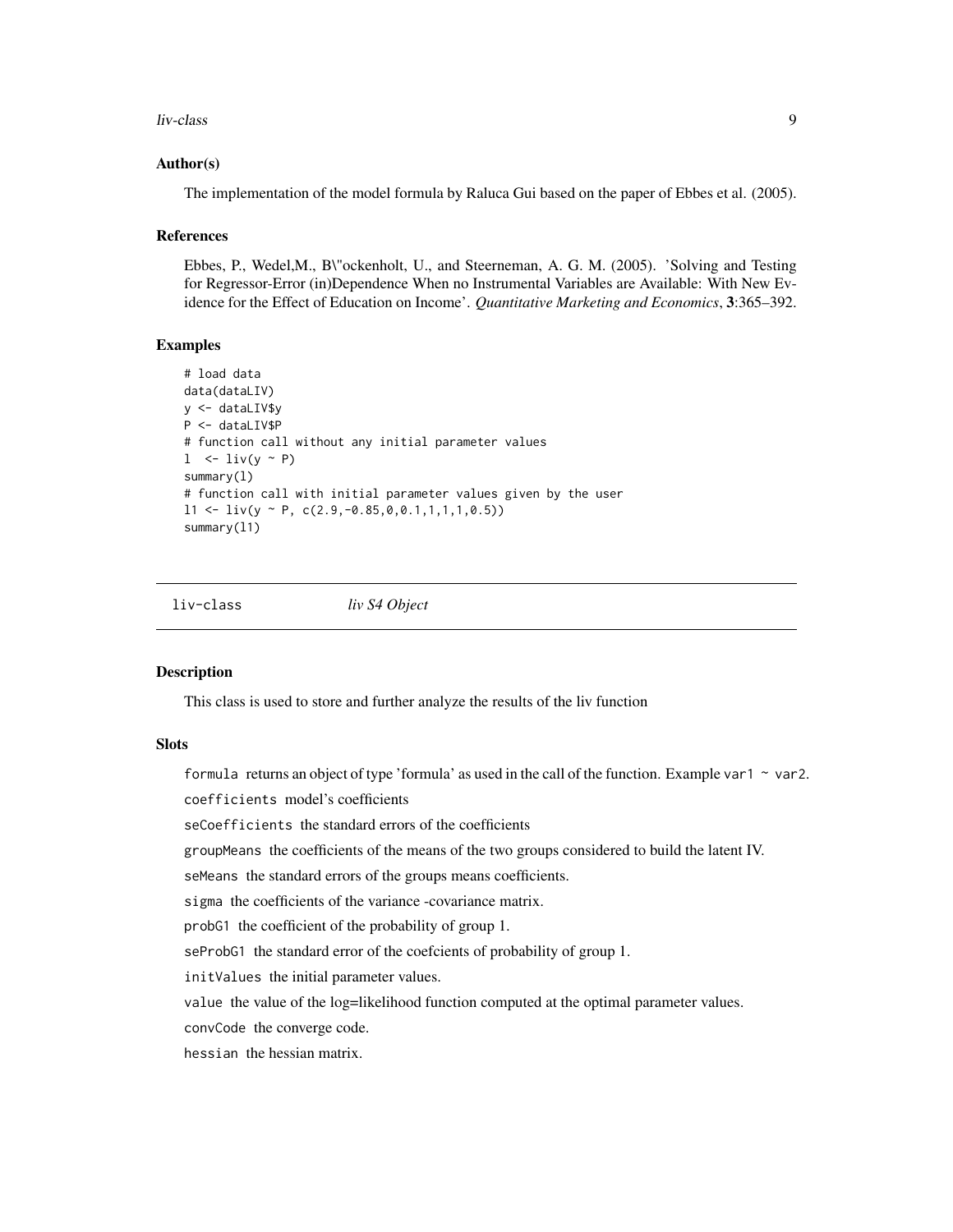10 liv-class

# Examples

getSlots("liv")